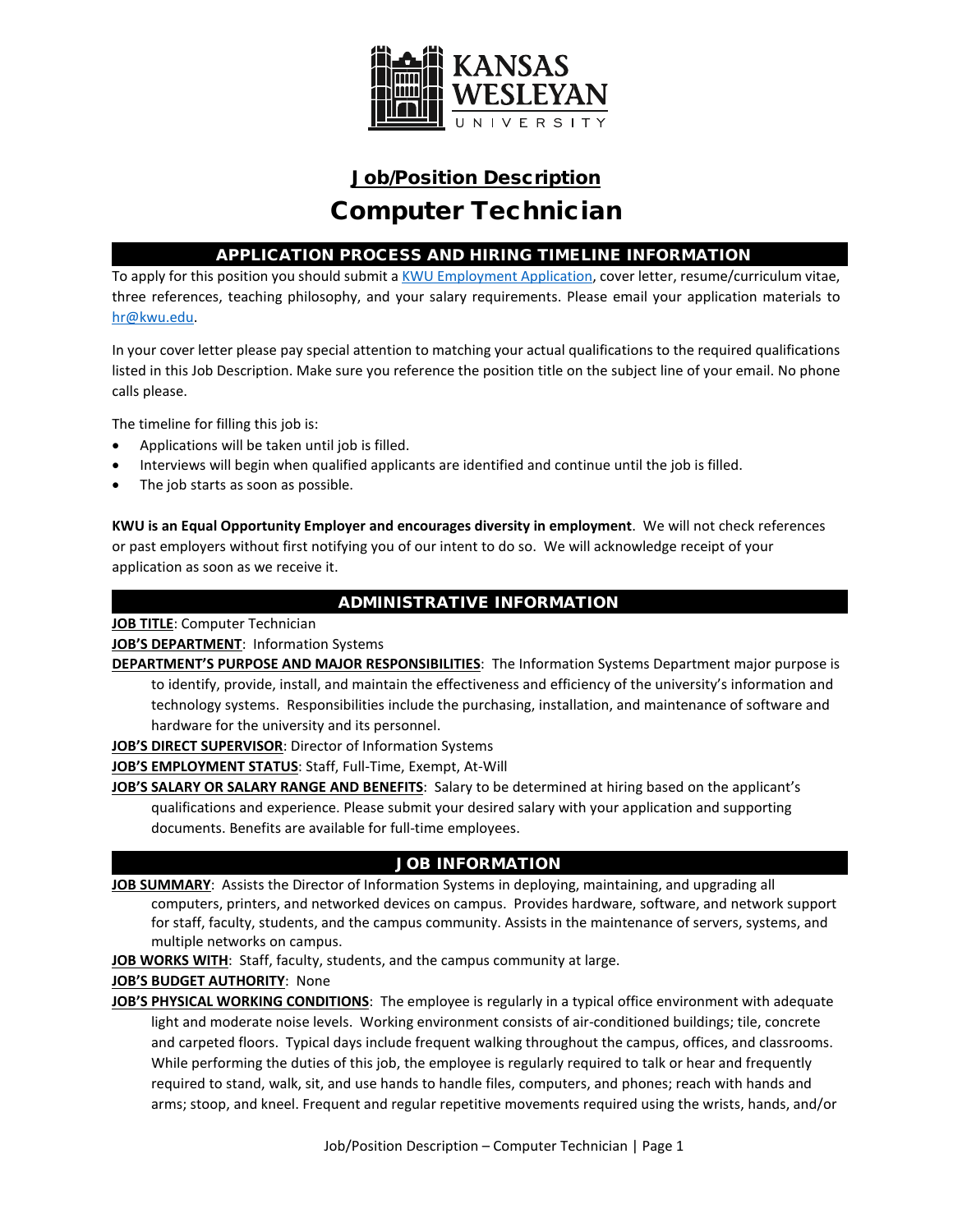fingers. The employee will occasionally lift and/or move up to 50 pounds. The employee will also be required to occasionally climb ladders and change out ceiling mounted equipment.

- **JOB'S UNUSUAL HAZARDS OR WORKING CONDITIONS**: Will work with electrical components which may create the possibility of electric shock, and may be required to climb ladders to maintain ceiling-mounted equipment. Some repetitive hand motions associated with "keyboarding" may lead to repetitive motion injuries.
- **POSITION'S EQUIPMENT**: University computers, servers, and wiring systems; bring your own devices (BYOD), personal cell phones; tablets or laptop computers.
- **POSITION'S WORK SCHEDULE**: The Director of Information Systems will schedule this position as university and department needs dictate, however a work schedule of 40 hours per week is usually required. Some weekends and evenings may be required based on university and department needs.
- **TRAVEL REQUIREMENTS**: Little off-campus travel is anticipated; however some travel may be required for personal development opportunities and special training experiences.

## JOB RESULTS, BEHAVIORS, AND PERFORMANCE MEASURES

#### **JOB'S ESSENTIAL DUTIES**:

- 1. **System Support and Installation (60% of time):** Responsible for providing support and installation of department systems and subsystems in order to create, maintain and enhance user satisfaction as well as system effectiveness and efficiency.
	- 1. Supports and maintains the campus Aruba Mobility platform.
	- 2. Supports residents, students, and employees with network/wireless connectivity.
	- **3.** Supports the Information Systems Help Desk to troubleshoot and solve user requests (approximately 1200-1400 users).
	- 4. Supports Virus/Spyware detection and removal.
	- 5. Supports and maintains university owned tablets and mobile data devices.
	- 6. Installs, upgrades, updates, and maintains system software and hardware at the direction of the Director of Information Systems.
	- 7. Installs, configures, and distributes newly acquired hardware/software to end-users.

#### **Other Duties (40% of time)**:

- 1. Serves as the secondary support for other campus systems including: Shadow Protect and CommVault , Mac Lab, Exchange Email, Server Administration, Wireless Network, and System Infrastructure (Sonicwall Firewalls, Untangle NAC appliance, Aruba wireless controller, and building and Core switches
- 2. Supports and troubleshoots wireless connectivity issues for campus community
- 3. Interfaces with vendors and repair technicians, perform warranty/shipping returns of defective equipment
- **4.** Organizes and maintains the repair and storage workspace.
- 5. Participates in meetings, committees, conferences, and project team activities as assigned.
- 6. Schedules and attends personal development training in order to maintain and gain relevant knowledge, techniques and skills.
- **7. Perform other appropriate and reasonably required duties as assigned by the position's supervisor.**

**JOB'S PERFORMANCE MEASURES AND STANDARDS:** Actual performance standards for each measure will be set at least annually after consultation between the job holder and their direct supervisor based on the job holder's existing qualifications and experience.

- 1. Informal supervisor performance evaluations as needed.
- 2. Formal supervisor evaluation of quarterly performance goals (goals agreed upon between supervisor and position holder prior to each quarter).
	- 1. User satisfaction levels.
	- 2. User response times.
	- 3. Specific project completion goals.
	- 4. Specific personal development goals.